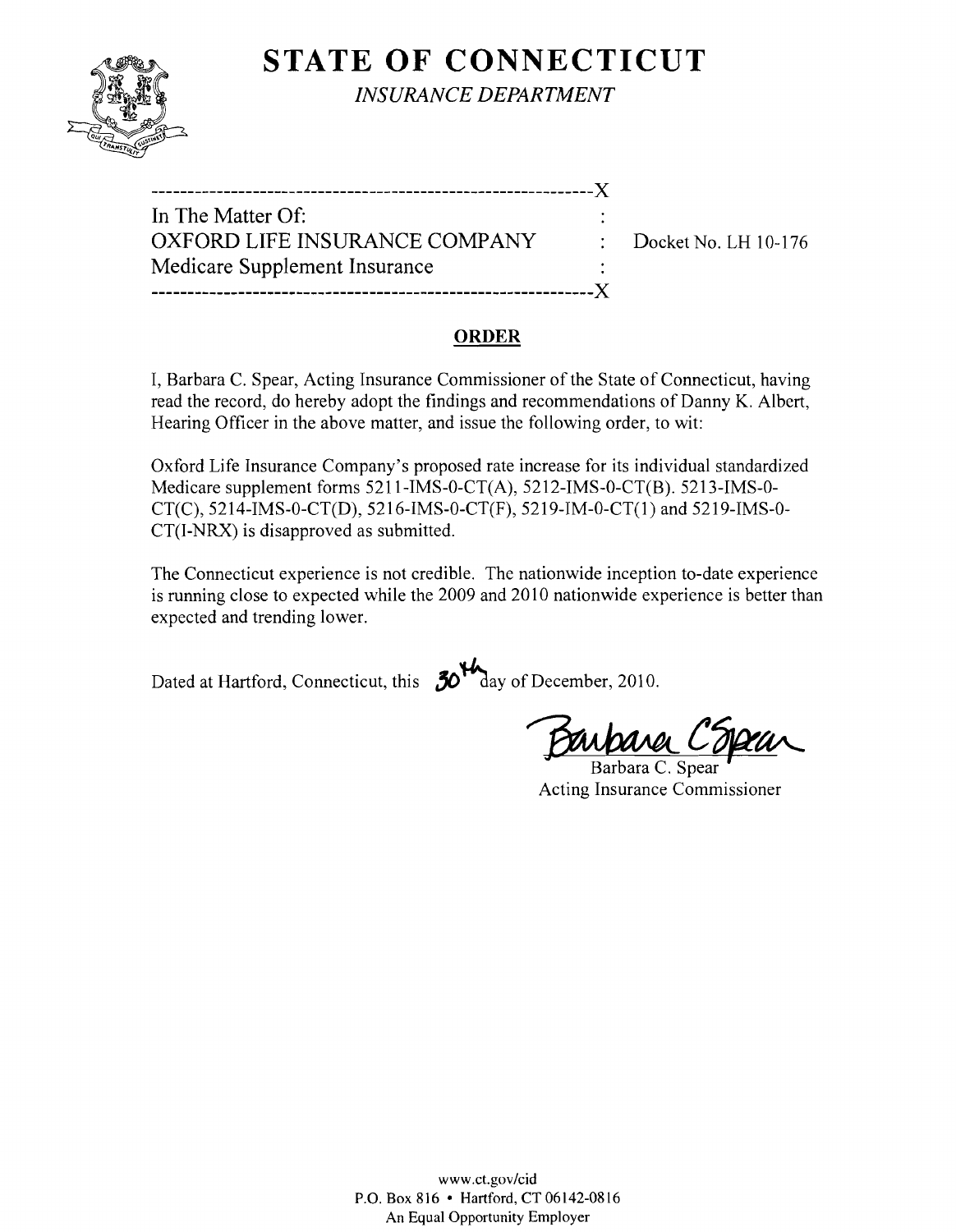# **STATE OF CONNECTICUT**



*INSURANCE DEPARTMENT* 

| In The Matter Of:             |                                   |  |
|-------------------------------|-----------------------------------|--|
| OXFORD LIFE INSURANCE COMPANY | $\therefore$ Docket No. LH 10-176 |  |
| Medicare Supplement Insurance |                                   |  |
|                               |                                   |  |

## **PROPOSED FINAL DECISION**

## **1. INTRODUCTION**

The Insurance Commissioner of the State of Connecticut is empowered to review rates charged for individual and group Medicare supplement policies sold to any resident of this State who is eligible for Medicare. This regulatory authority is carried out in accordance with statutes found in Chapter 700c of the Connecticut General Statutes.

After due notice, a public hearing was held at the Insurance Department in Hartford on December 15, 2010 to consider whether or not the rate filing by Oxford Life Insurance Company on its Medicare supplement business should be approved.

No members of the public attended the hearing.

No company representatives were in attendance.

The hearing was conducted in accordance with the requirements of Section 38a-474, Connecticut General Statutes, the Uniform Administrative Procedures Act, Chapter 54 of the Connecticut General Statutes, and the Insurance Department Rules of Practice, Section 38a-8-1 et seq. of the Regulations of Connecticut State Agencies.

## Background

A Medicare supplement (or Medigap) policy is a private health insurance policy sold on an individual or group basis which provides benefits that are additional to the benefits provided by Medicare. For many years Medicare supplement policies have been highly regulated under both state and federal law to protect the interests of persons eligible for Medicare who depend on these policies to provide additional coverage for the costs of health care.

Effective December 1, 2005, Connecticut amended its program of standardized Medicare supplement policies in accordance with Section 38a-495a of the Connecticut General Statutes, and Sections 38a-495a-1 through 38a-495a-21 of the Regulations of Connecticut Agencies. This program, which conforms to federal requirements, provides that all insurers offering Medicare supplement policies for sale in the state must offer the basic "core" package of benefits known as Plan A. Insurers may also offer anyone or more of eleven other plans (Plans B through L).

> www.ct.gov/cid P.O. Box 816 • Hartford, CT 06142-0816 An Equal Opportunity Employer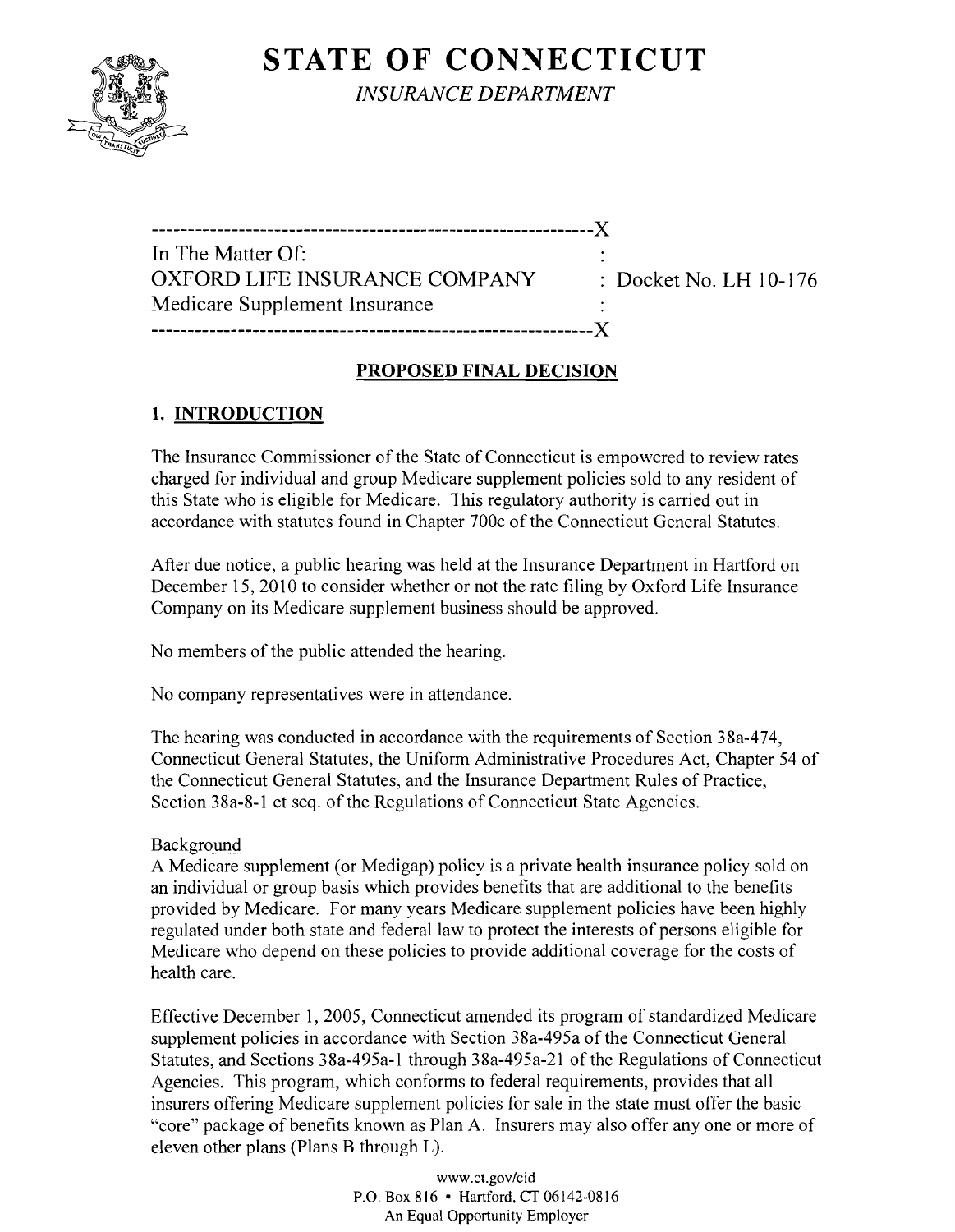Effective January 1,2006, in accordance with Section 38a-495c of the Connecticut General Statutes (as amended by Public Act 05-20) premiums for all Medicare supplement policies in the state must use community rating. Rates for Plans A through L must be computed without regard to age, gender, previous claims history or the medical condition of any person covered by a Medicare supplement policy or certificate.

The statute provides that coverage under Plan A through L may not be denied on the basis of age, gender, previous claims history or the medical condition of any covered person. Insurers may exclude benefits for losses incurred within six months from the effective date of coverage based on a pre-existing condition.

Effective October 1, 1998, carriers that offer Plan B or Plan C must make these plans as well as Plan A, available to all persons eligible for Medicare by reason of disability.

Insurers must also make the necessary arrangements to receive notice of all claims paid by Medicare for their insureds so that supplemental benefits can be computed and paid without requiring insureds to file claim forms for such benefits. This process of direct notice and automatic claims payment is commonly referred to as "piggybacking" or "crossover".

Sections 38a-495 and 38a-522 of the Connecticut General Statutes and Section 38a-495a-10 of the Regulations of Connecticut Agencies, states that individual and group Medicare supplement policies must have anticipated loss ratios of 65% and 75%, respectively. Under Sections 38a-495-7 and 38a-495a-l 0 of the Regulations of Connecticut Agencies, filings for rate increases must demonstrate that actual and expected losses in relation to premiums meet these standards, and anticipated loss ratios for the entire future period for which the requested premiums are calculated to provide coverage must be expected to equal or exceed the appropriate loss ratio standard.

Section 38a-473 of the Connecticut General Statutes provides that no insurer may incorporate in its rates for Medicare supplement policies factors for expenses that exceed 150% of the average expense ratio for that insurer's entire written premium for all lines of health insurance for the previous calendar year.

#### II. **FINDING OF FACT**

After reviewing the exhibits entered into the record of this proceeding, and utilizing the experience, technical competence and specialized knowledge of the Insurance Department, the undersigned makes the following findings of fact:

1. Oxford Life Insurance Company has requested the following rate increases on its individual standardized Medicare supplement policy forms 5211-IMS-O-CT (A), 5212-IMS-O-CT (B), 5213-IMS-O-CT (C), 5214-IMS-O-CT (D), 5216-IMS-O-CT (F), 5219-IMS-O-CT (1) and 5219-IMS-O-CT (I-NRX):

|      | Proposed      |
|------|---------------|
| Plan | Rate Increase |
|      | $8.0\%$       |
| R    | $8.0\%$       |
| C    | 8.0%          |
| D    | 8.0%          |
| F    | 8.0%          |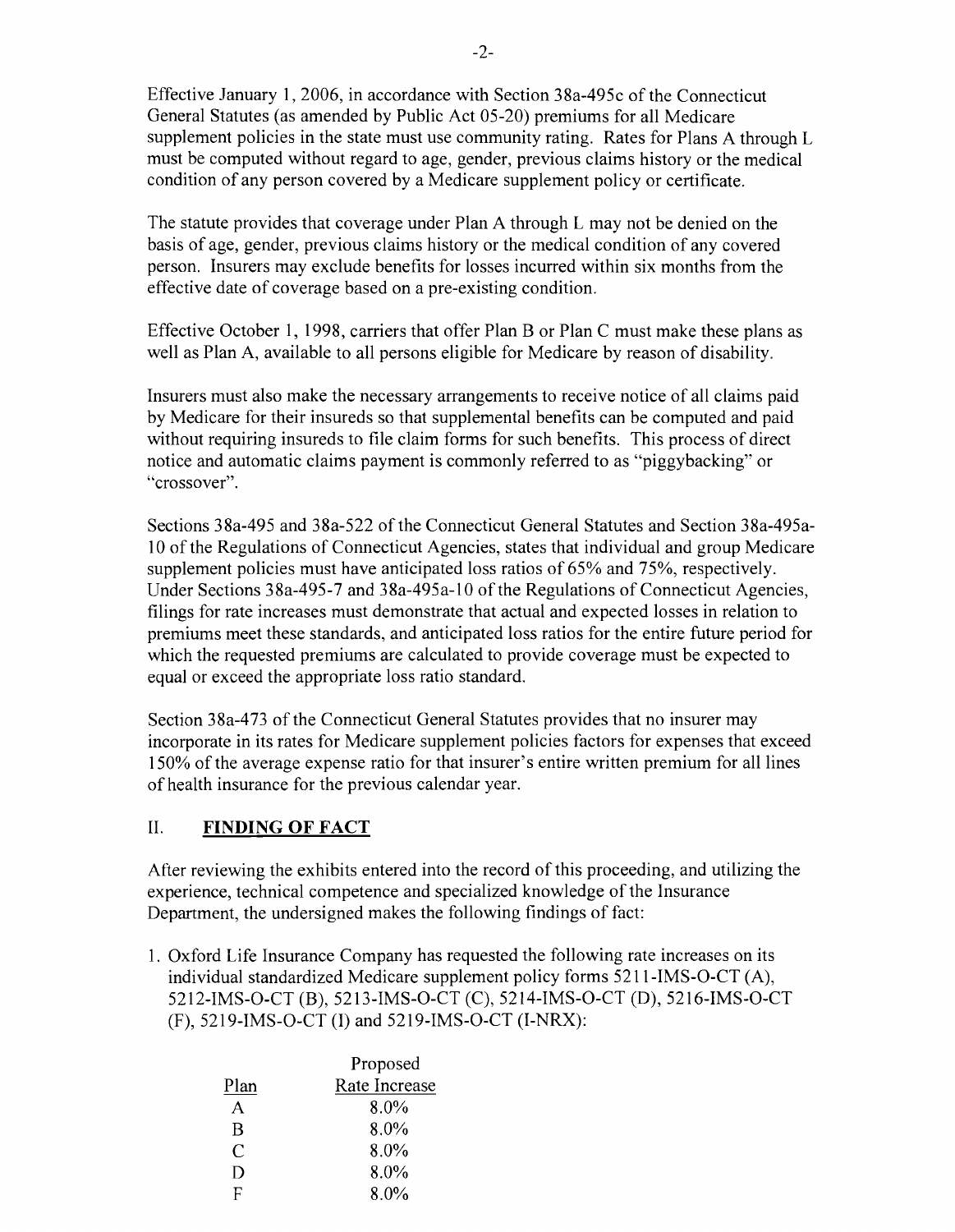|       | $8.0\%$ |
|-------|---------|
| I-NRX | $8.0\%$ |

- 2. As of  $9/30/10$ , there were 113 policies in-force nationwide and 6 in Connecticut.
- 3. Most recent rate increase of 8.0% was implemented  $2/1/10$ .
- 4. This is a closed block of business.
- 5. The proposed rates are expected to satisfy the Connecticut statutory loss ratio of 65% required of individual Medicare supplement forms.
- 6. Oxford Life Insurance Company has certified that their expense factors are in compliance with section 38a-473, C.G.S.
- 7. Oxford Life Insurance Company has conformed to subsection (e) of section 38a-495c, C.G.S. regarding the automatic claims processing requirement.
- 8. The 2009 and 2010 (through September) loss ratios, as well as inception-to-date loss ratios, on a nationwide basis, for each Plan is as follows:

|       |        |        |           | Expected   |
|-------|--------|--------|-----------|------------|
| Plan  | 2009   | 2010   | Inception | Loss Ratio |
| A     | 134.9% | 148.2% | 119.7%    | 74.9%      |
| Β     | 66.9%  | 66.4%  | 63.9%     | 73.8%      |
| C     | 80.6%  | 57.4%  | 93.4%     | 74.1%      |
| D     | 91.6%  | 27.2%  | 56.7%     | 74.6%      |
| F     | 40.4%  | 44.2%  | 62.7%     | 74.9%      |
|       | 29.9%  | 26.3%  | 78.2%     | 74.2%      |
| I-NRX | 77.9%  | 56.1%  | 69.3%     | 76.9%      |
| Total | 62.6%  | 52.5%  | 77.6%     | 74.5%      |

9. The 2009 and 2010 (through September) loss ratio as well as the inception-to-date loss ratio in Connecticut, for each Plan is as follows:

|              |        |        |           | Expected   |
|--------------|--------|--------|-----------|------------|
| Plan         | 2009   | 2010   | Inception | Loss Ratio |
| A            | 144.0% | 180.2% | 208.6%    | 75.8%      |
| Β            | n/a    | n/a    | 310.5%    | 73.8%      |
| C            | 133.3% | 120.1% | 213.3%    | 75.2%      |
| D            | n/a    | n/a    | 128.9%    | 70.3%      |
| F            | 224.4% | n/a    | 241.0%    | 73.9%      |
|              | n/a    | n/a    | 20.5%     | 74.2%      |
| <b>I-NRX</b> | n/a    | n/a    | 2.4%      | 76.9%      |
| Total        | 142.7% | 134.8% | 212.1%    | 74.9%      |
|              |        |        |           |            |

10. Oxford Life Insurance Company's 2010 Medicare supplement rate filing proposal is in compliance with the requirements of regulation 38a-474 as it applies to the contents of the rate submission as well as the actuarial memorandum.